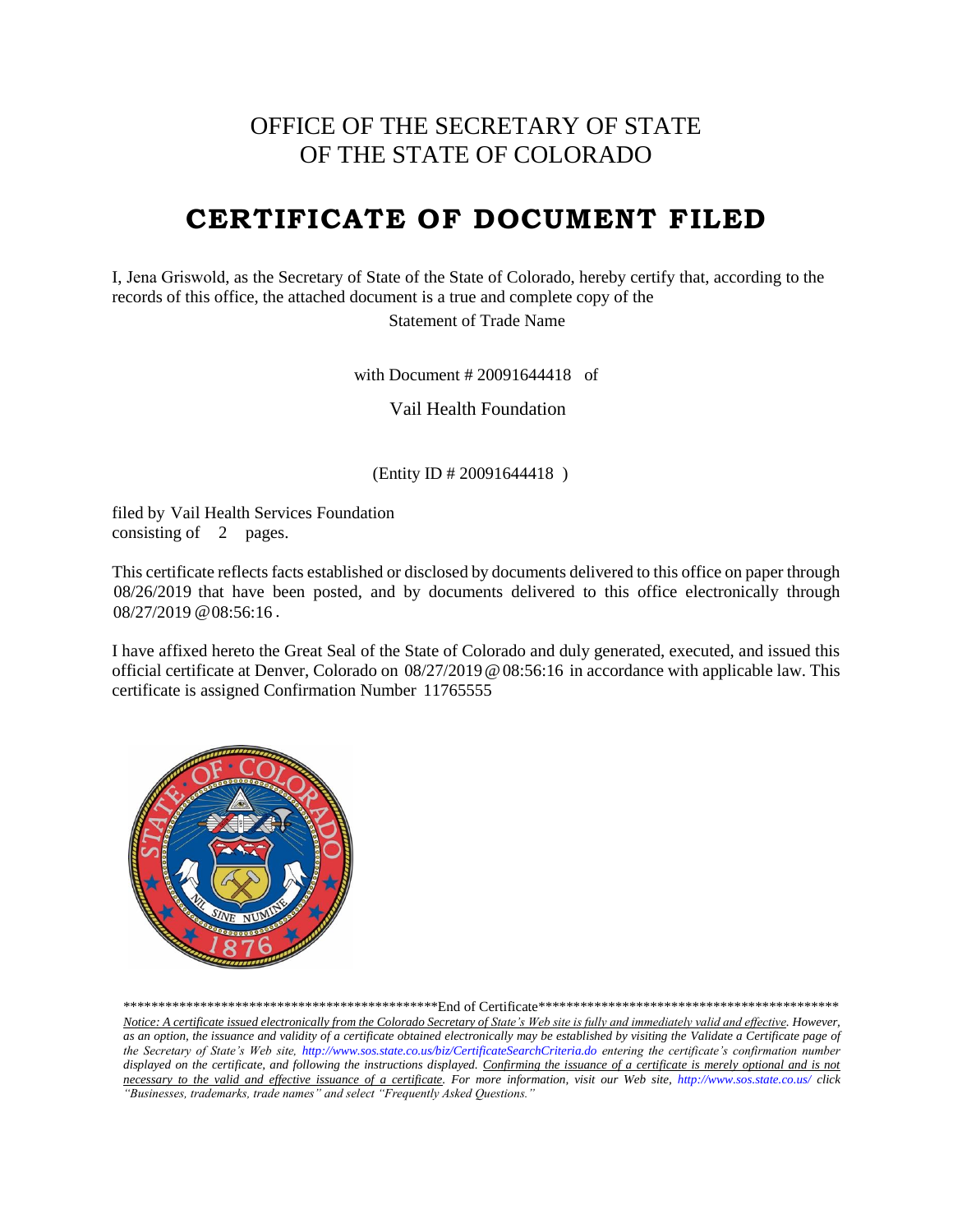

Colorado Secretary of State Date and Time: 12/09/2009 07:18 PM ID Number: 20091644418

Document processing fee \$20.00

Document number: 20091644418 Amount Paid: \$20.00

select Business Center.<br>ABOVE SPACE FOR OFFICE USE ONLY

# **Statement of Trade Name of a Reporting Entity**

filed pursuant to  $\S7-71-103$  and  $\S7-71-107$  of the Colorado Revised Statutes (C.R.S)

1. For the reporting entity delivering this statement, its ID number, true name, form of entity and the jurisdiction under the law of which it is formed are

|                                                                                                                                                                           | <b>ID</b> Number              | 19881042669<br>(Colorado Secretary of State ID number) |  |
|---------------------------------------------------------------------------------------------------------------------------------------------------------------------------|-------------------------------|--------------------------------------------------------|--|
|                                                                                                                                                                           | True name                     | Vail Health Services Foundation                        |  |
|                                                                                                                                                                           | Form of entity                | <b>Nonprofit Corporation</b>                           |  |
|                                                                                                                                                                           | Jurisdiction                  | Colorado                                               |  |
| 2. The trade name under which such entity transacts business or conducts activities or contemplates<br>transacting business or conducting activities in this state is     |                               |                                                        |  |
|                                                                                                                                                                           | <b>Vail Health Foundation</b> |                                                        |  |
| 3. A brief description of the kind of business transacted or activities conducted or contemplated to be<br>transacted or conducted in this state under such trade name is |                               |                                                        |  |
|                                                                                                                                                                           | Fundraising                   |                                                        |  |

## Vail Health Foundation

Document must be filed electronically Paper documents will not be accepted.

To access other information or print copies of filed documents, visit www.sos.state.co.us and

Fees & forms/cover sheets are subject to change.

### Fundraising

- 4. *(If the following statement applies, adopt the statement by marking the box and include an attachment.)*
	- $\Box$  This document contains additional information as provided by law.
- 5. *(Caution: Leave blank if the document does not have a delayed effective date. Stating a delayed effective date has significant legal consequences. Read instructions before entering a date.)*

 *(If the following statement applies, adopt the statement by entering a date and, if applicable, time using the required format.)*  The delayed effective date and, if applicable, time of this document are

*(mm/dd/yyyy hour:minute am/pm)* 

### **Notice:**

Causing this document to be delivered to the Secretary of State for filing shall constitute the affirmation or acknowledgment of each individual causing such delivery, under penalties of perjury, that such document is such individual's act and deed, or that such individual in good faith believes such document is the act and deed of the person on whose behalf such individual is causing such document to be delivered for filing, taken in conformity with the requirements of part 3 of article 90 of title 7, C.R.S. and, if applicable, the constituent documents and the organic statutes, and that such individual in good faith believes the facts stated in such document are true and such document complies with the requirements of that Part, the constituent documents, and the organic statutes.